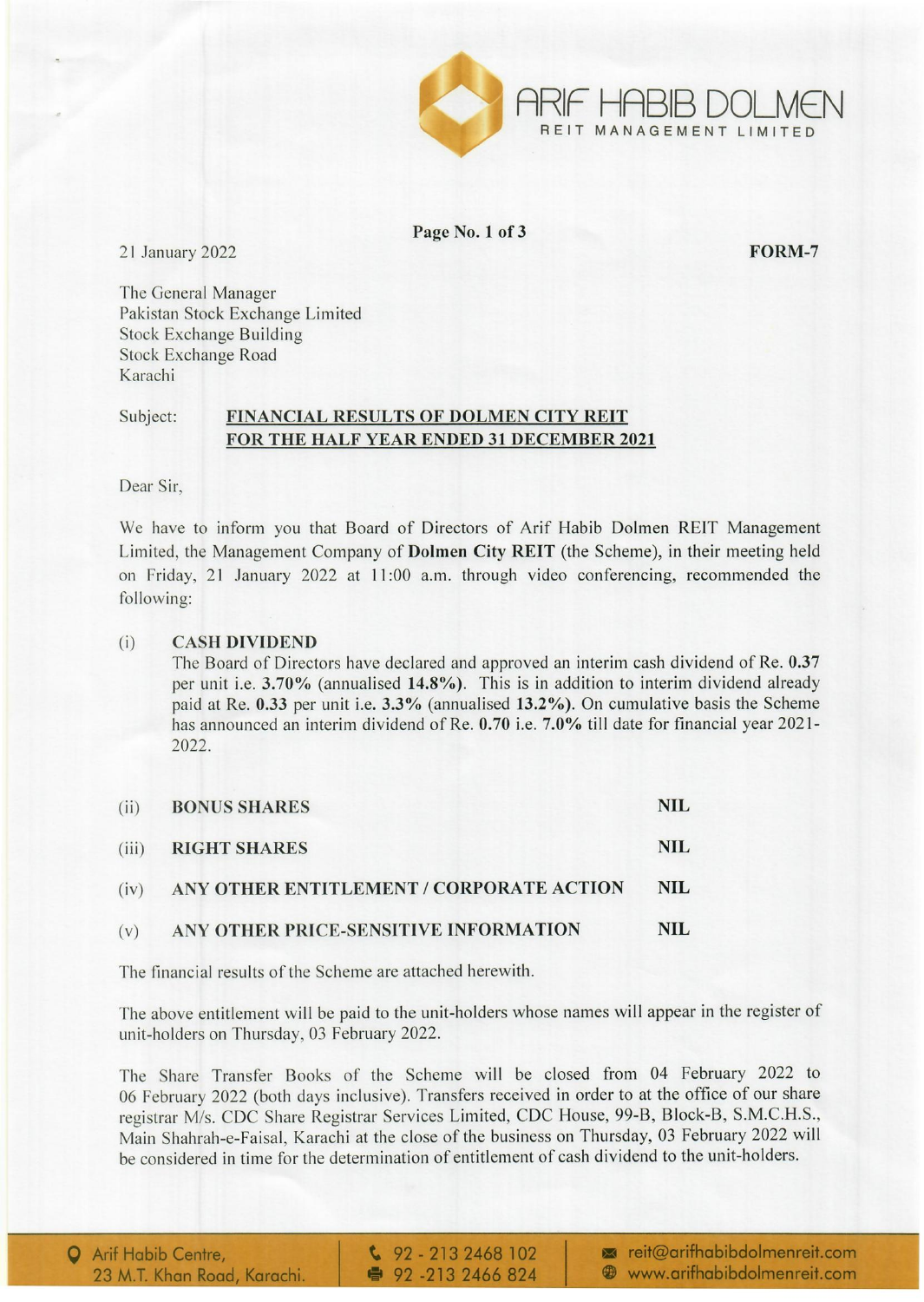

# Page No. 2 of 3

You may please also inform the TRE Certificate Holders of the Exchange accordingly.

The half yearly report of the Scheme as of and for the period ended 31 December 2021 will be transmitted through PUCARS, within specified time.

Yours' faithfully, REIT S Razi Haider CFO & Company Secretary